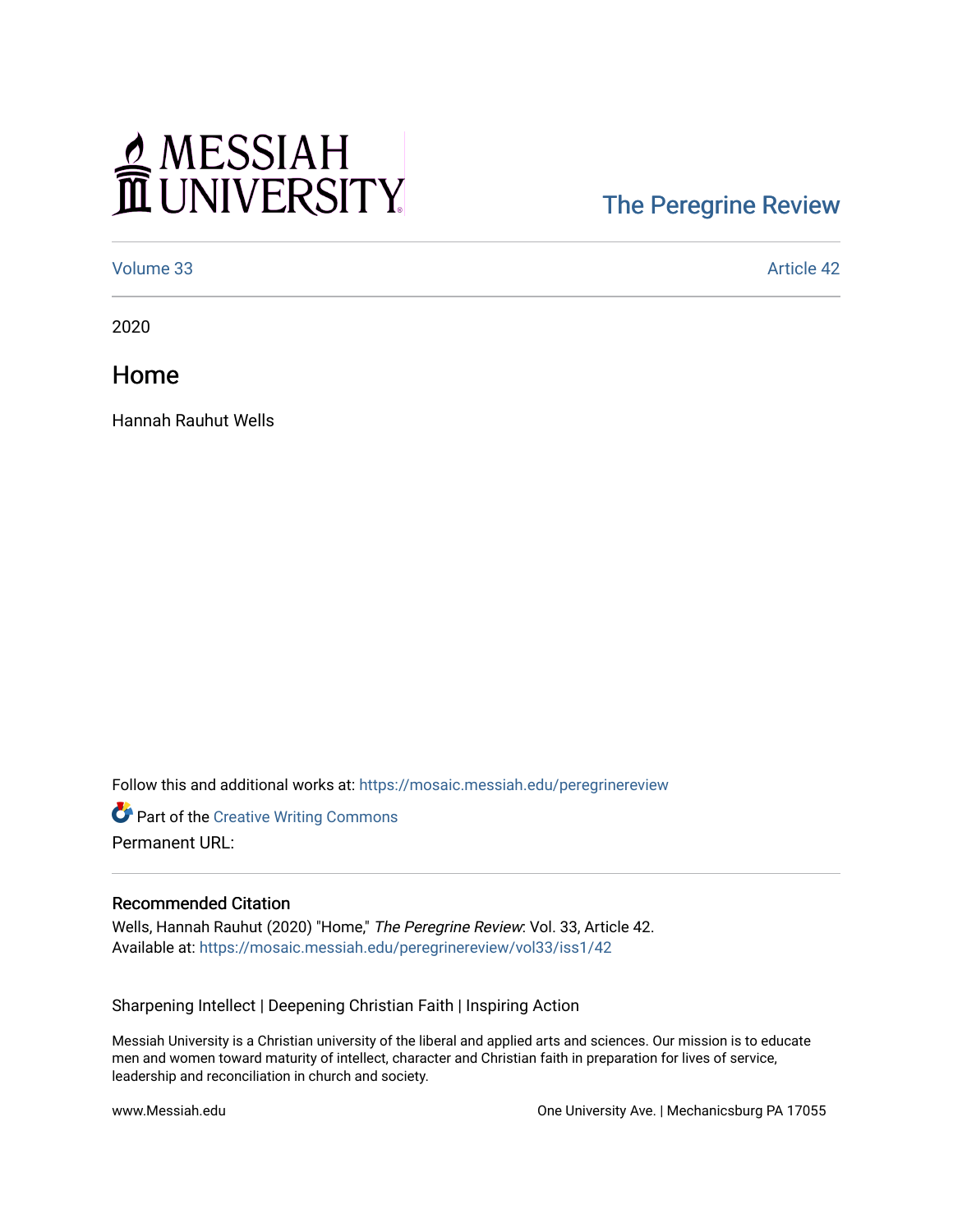## Home

Hannah Rauhut Wells

It was always a quick turnaround. The Army has a funny habit of doing that (though my mother would disagree on the choice of adjective here). We'd stay in one place for a few years, usually no more than two, and then the Army would ship my dad off to his next duty station. We always went with him. Since I was born in Monterey Bay, California, my family had moved three times: first to Fort Leavenworth, Kansas (two years), then Fort Hood, Texas (three years, where my brother was born, the longest time we'd ever lived in one place), and then to Fort Polk, Louisiana ("home of hicks and crawfish"--my mother). In April of 2006, it was time to make my fourth move in seven years of life.

The moving didn't faze me. At least, not then. There wasn't too much for me to leave behind in Louisiana besides North Polk Elementary School and its collection of Children's Classics in the library. I had just finished *The Wizard of Oz* the week before my dad got his next assignment to Korea. When I was done, I gave it to my best friend, Danielle. Danielle and I were in a "Gifted Learning" class together for the two years I lived in Louisiana. We were in the same first and second grade class, and our love for reading quickly united us in that childlike bond of absolute friendship only sincere loyalty to *The Magic Tree House* and *Little House on the Prairie* can produce.

But that's what happens in the military. You move, you unpack, you make friends, you leave. It's the circle of life for every single one of us, one that's repeated every two to three years. Most of us will repeat this cycle eight or nine times before graduating from high school. Home is complicated and strange, like a hand-me-down sweater that doesn't quite fit. And so is friendship. Saying goodbye to Danielle and our shelf of Children's Classics was just like saying goodbye to the other best friends I'd accumulated over the years—Claire Riggs in kindergarten, Joshua Roark in the first grade, Laura Ingalls Wilder and Junie B. Jones the summer before we moved...

The first things I always unpacked were my books. I'd unearth the bulky box from the sea of cardboard in my new bedroom, searching for thick Sharpie scrawl reading "GIRLS BOOKS" across the top. Once I found my buried treasure, I'd shove it to the middle of the carpet where I'd proceed to unpack each book one by one. It always felt like Christmas day—a weird, wonderful, déjà vu Christmas. Then I would undergo the painstaking process of reorganizing my books in alphabetical order before I put them on the shelf, lingering over a few and setting them aside to read later. Unpacking my books was the first step to making a new place feel like home.

…

…

(There's a photo tucked away in some long-lost scrapbook of my mother's: it's me, age three, plopped naked and unashamed on my bedroom floor. I'm held hostage by a fortress of books that I've somehow managed to entrench in high piles around me. Towers of picture books threaten to tumble and topple over at any moment—still, I sit, perfectly content in my house of books, clutching a copy of *The Monster at the End of This Book: Starring Lovable, Furry Old Grover* to my bare chest. I'm grinning ear to ear.)

…

I'd always make sure to tuck at least two or three books in my backpack before the movers came so I'd have something to read on the trip there. My book of choice for the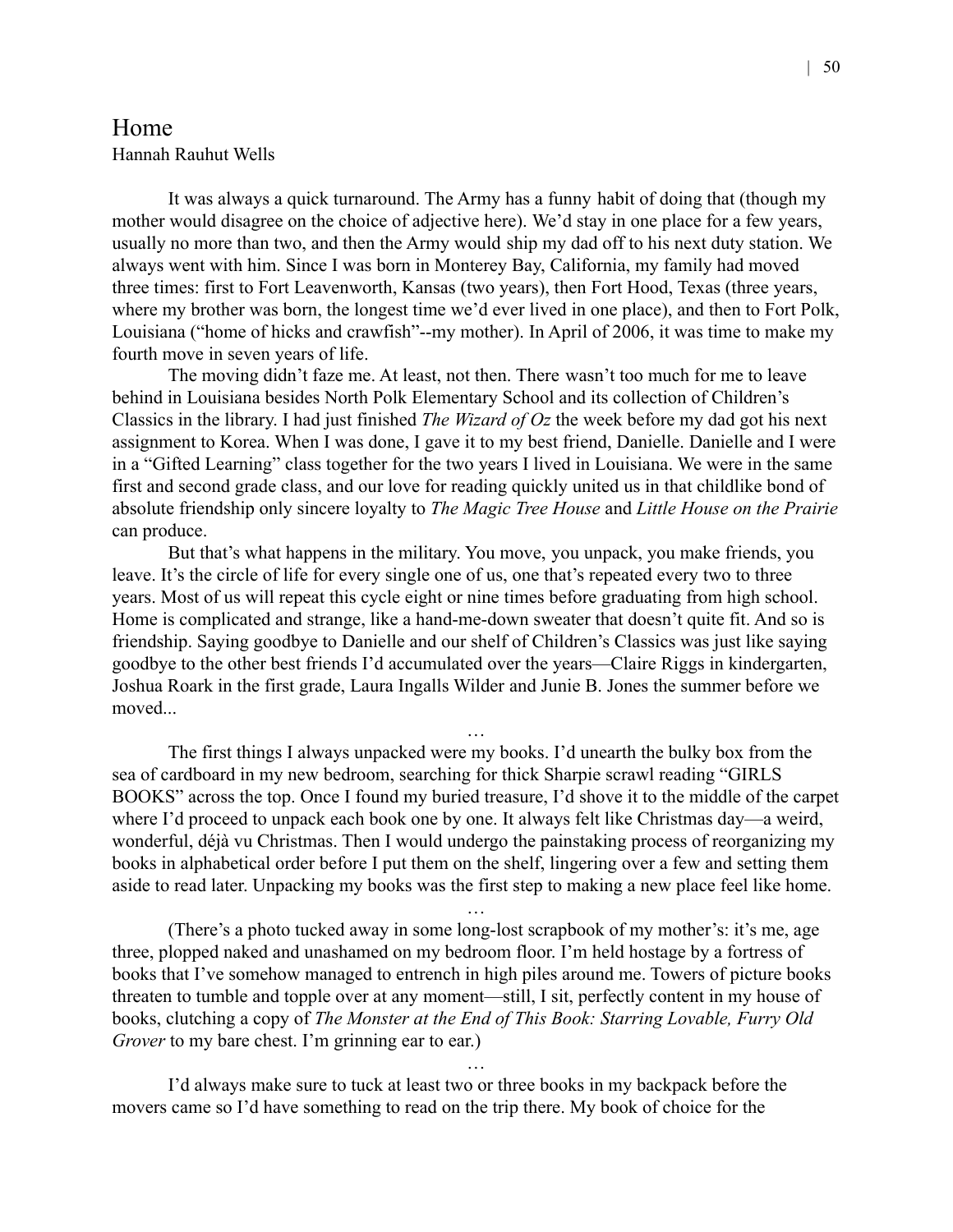seventeen-hour-flight from Washington to Tokyo was *Willy Wonka and the Chocolate Factory*. I don't remember much else from the flight—but I'm sure my mother can recall every moment with excruciating detail. My dad had to leave before us to start his new commanding position, leaving my mother with the task of traveling solo with a seven-year-old and a four-year-old halfway around the world on a small commercial plane. Miraculously (and thankfully), she did it, and, after a two-hour layover in Japan, we made it safely to our new home on Eagle Point Drive in Yongsan Garrison.

When my dad wasn't staying with us in the house on Eagle Point Drive, he lived by himself in a small duplex (endearingly termed "The Hooch" by my mother) in Camp Casey, a base two hours north from Yongsan. He would stay at Camp Casey during the week and come home to see us every other weekend. When he couldn't come to Yongsan because of work (which turned out to be most weekends), we would go to him. And that's how it went for two years—back and forth between Camp Casey and Yongsan on a two-hour bus ride that left Friday nights at seven.

I didn't mind the bus. Two hours on the Greyhound gave me plenty of time to read. I would nestle into my vinyl-covered seat, *The Phantom Tollbooth* or *A Series of Unfortunate Events* spread open across my lap. It was easy to get swept away by my book as the hills of Dongducheon blurred into night sky and the yellow glow of the aisle lights burned into the pages. It would be close to ten by the time we reached Camp Casey, and my mother would have to guide me and my yawning brother down the steps of the bus to the station where my father was waiting. It was always packed on a Friday night—the bus was always full of military wives coming to visit their husbands, sleepy children cradled in their arms.

"The Hooch" resembled more of a bachelor pad than a military-issued apartment. It was quaint, with a small corner kitchen and coffeemaker next to a couch that constituted the living room. My brother and I shared a bedroom since there were only two in the whole house, and our weekends consisted of reading books before bed and flashlight hand-puppet shows after my parents turned off the lights. We'd twist our fingers into butterflies and wolves and chase each other's shadows on the wall until our eyelids grew thick with sleep and we'd curl back reluctantly under the covers. Jacob would usually nod off first; I would sneak a copy of *Samantha Saves the Day* from my American Girl books under my purple sheets.

One night at The Hooch, I dug out a piece of crumpled lined paper from the bottom of my backpack and taped it to the side of the dresser. With a slowly decaying Hello Kitty pencil, I scrawled "BOOKS I WANT TO WRITE" in novice cursive at the top. Then I began my list. They were simple titles: "Looking Through the Window" (thought-provoking, I know), "A Dog Comes Home," "Meeting on the Mountain." But they were stories I had collected in the pockets of my mind in every bus ride to Camp Casey and every plane trip to a new home. I loved to tell stories; in stories, I was home. Friends weren't guaranteed—at least, not right away. But books. I could take books with me. I could mark up their pages and make them my own, tuck them into backpacks or buses or boxes and know they'd still be there at the end of the day when I'd come home. Books didn't change; they were constant. They were mine.

That's the thing about military kids. We're storytellers by trade. We leave, travel, explore, learn, observe, take it in, adjust, do it again. We are the authors of first day scripts and bestselling introductions, masters of adjusting to every plot twist or cliffhanger we encounter along the way. There is purpose in every chapter, every setting we encounter—and we embrace it. Dad's